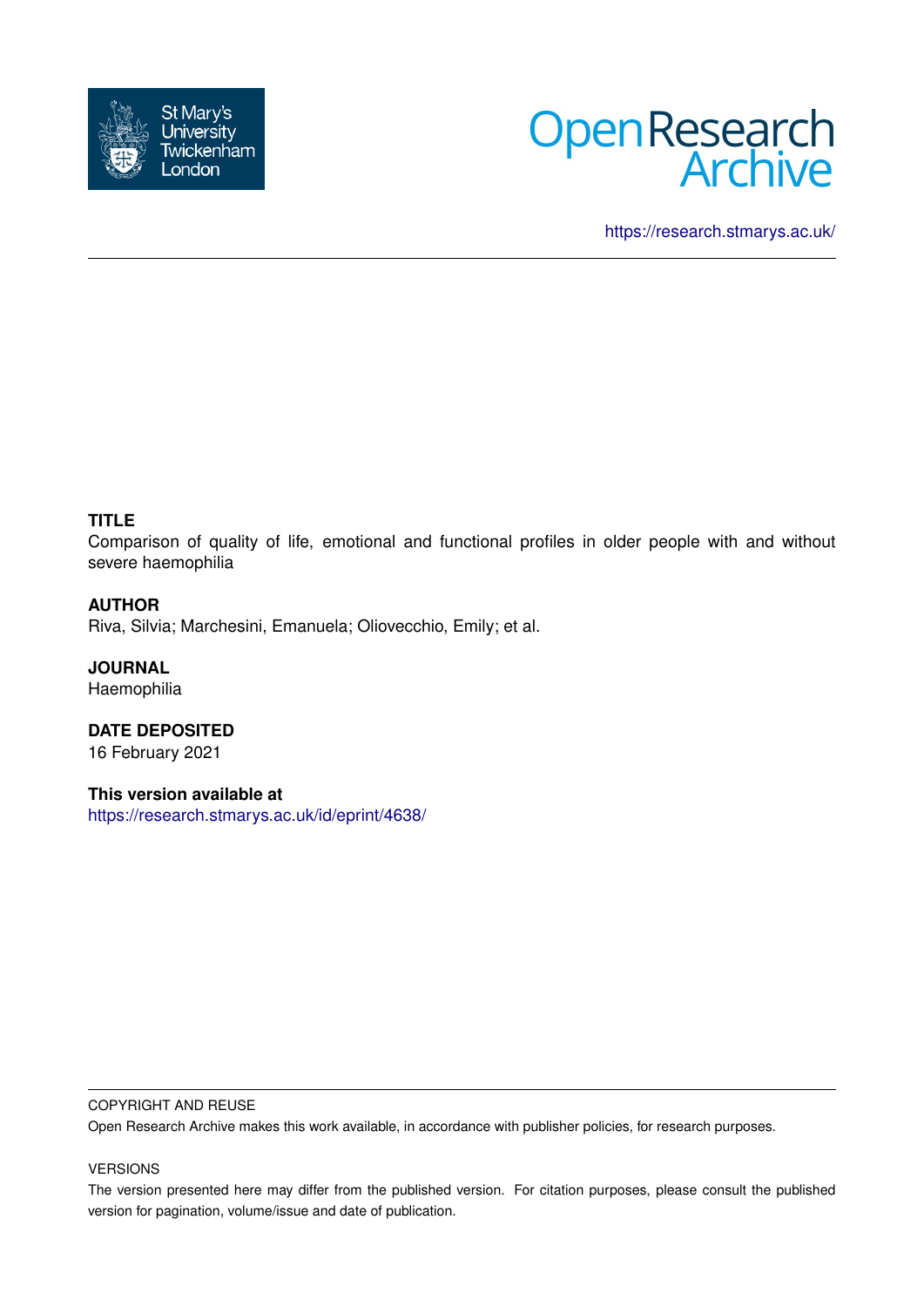# **Words 1528**

# **Letter to the Editor**

# **Comparison of quality of life, emotional and functional profiles in older people with and without severe haemophilia**

S. Riva, <sup>1-2,</sup> E. Marchesini<sup>3</sup>, E. Oliovecchio<sup>3</sup>, A. Coppola<sup>4</sup>, E. Santagostino<sup>1</sup>, P. Radossi<sup>5</sup>, G.

Castaman<sup>6</sup>, L. Valdrè<sup>7</sup>, C. Santoro<sup>8</sup>, A. Tagliaferri<sup>4</sup> C. Ettorre<sup>9</sup>, E. Zanon<sup>10</sup>, G. Barillari<sup>11</sup>, I.

Cantori<sup>12</sup>, T. M. Caimi<sup>13</sup>, G. Sottilotta<sup>14</sup>, A. Iorio<sup>15</sup> and P. M. Mannucci<sup>1</sup>

*1 Angelo Bianchi Bonomi Haemophilia and Thrombosis Centre, Fondazione IRCCS Ca' Granda Maggiore Hospital Foundation,Milan, Italy*

*2 Department of Psychology and Padagogic Science, St Mary's University, Twickenham, London, UK*

*3 Hemophilia Centre-SC Vascular and Emergency Department, University of Perugia, Italy 4 Regional Reference Centre for Inherited Bleeding Disorders, University Hospital of Parma, Italy*

*5 Oncohematology Department Istituto Oncologico Veneto, Castelfranco Veneto Hospital, Italy 6 Center for Bleeding Disorders and Coagulation, Department of Oncology, Careggi University Hospital, Florence, Italy*

*7 Unit of Angiology and Coagulation Disorders, S. Orsola-Malpighi University Hospital, Bologna, Italy* 

*8 Hematology Department of Cellular Biotechnologies and Hematology, Sapienza University of Rome, Italy*

*9 Hemophilia and Thrombosis Center, Policlinico Giovanni XXIII, Bari, Italy* 

*10 Department of Cardiovascular Sciences, Vascular Medicine Unit, University of Padua, Italy 11 Center for Haemorrhagic and Thrombotic Disorders, General and University Hospital, Udine, Italy* 

*12 Haemophilia Center, Regional Reference Center for Inherited Bleeding and Thrombophilic Disorders, Civil Hospital, Macerata, Italy*

*13 A De Gasperis Cardiovascular Department, Niguarda Ca' Granda Hospital, Milan, Italy 14 Hemostasis and Thrombosis Unit, "Bianchi-Melacrino-Morelli" Metropolitan Hospital, Reggio Calabria, Italy*

*15 Department of Clinical Epidemiology and Biostatistics, Department of Medicine, McMaster University, Hamilton, Canada*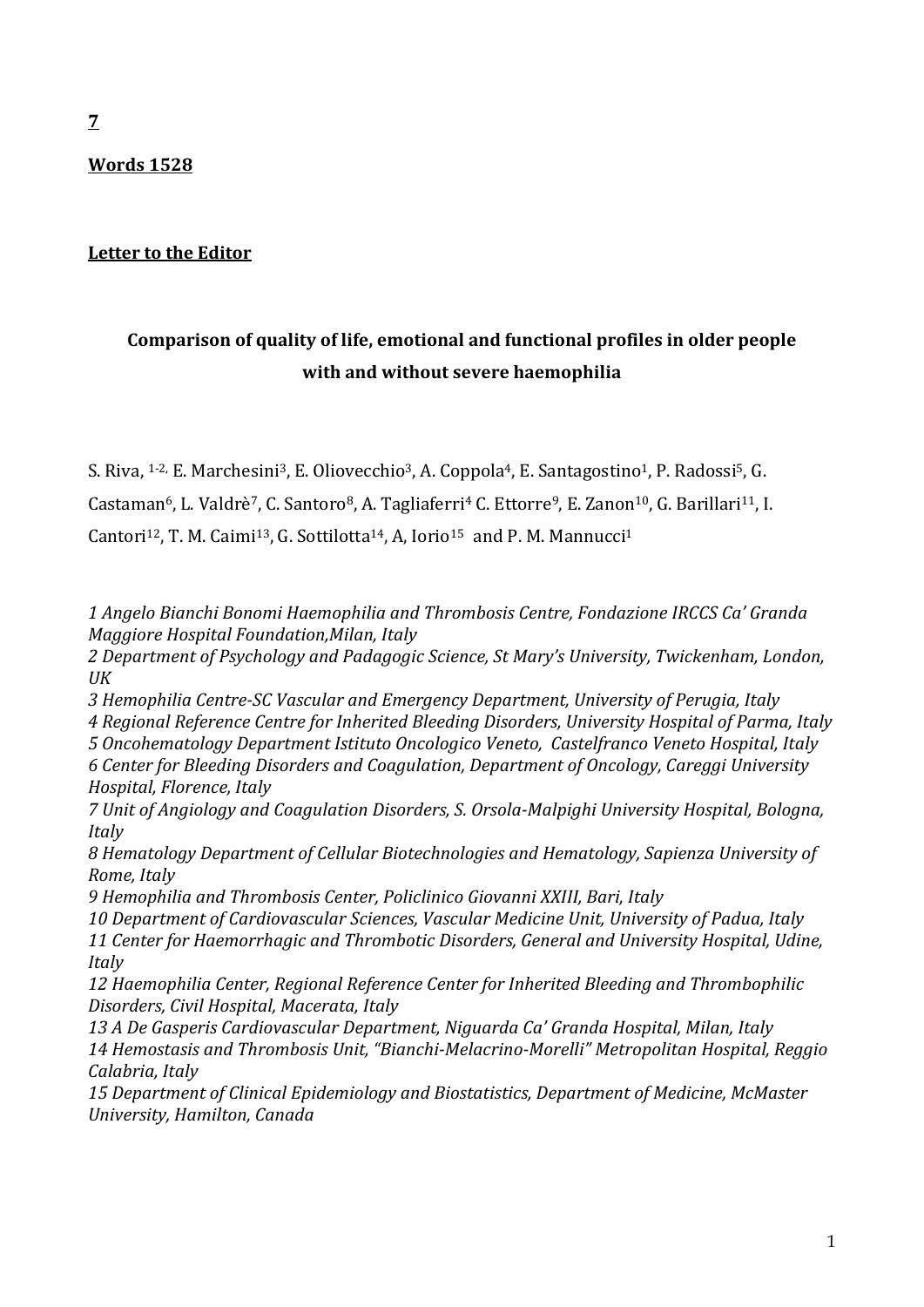The management of patients with haemophilia (PWH) has dramatically changed, due to the availability of more and safer replacement products and specialized treatment centers attending them comprehensively. Accordingly, these patients have reached a life expectancy close to that of males in the general population [1,2] and many of them attain older ages. Thus, there is a cohort characterized not only by co-morbidities, such as arthropathy and chronic viral infections, related to their previously inadequate treatments but also to the multimorbidities inevitably associated with aging.

With this background, the association of Italian haemophilia treatment centres (AICE) chose to start in 2015 an observational cohort study (Sixty Plus Haemophilia Registered Assessment, S+PHERA) including the great majority of PWHs (n=102) aged 60 or more in the country attending 14 haemophilia treatment centers (HTCs) and a control group of age-matched men without haemophilia (n=204) chosen randomly from 6 general practices of the areas where PWH live. The broad purpose of this cohort study that received ethical approval was to compare PWHs with their unaffected age peers at enrollment and then at the end of a 5-year follow-up for their clinical status (3-5) but also for health-related quality of life (HrQoL), functional and social proficiency.

All PWHs have severe disease (FVIII or FIX <1%), 90 of them haemophilia A and 12 haemophilia B. Table 1 shows that at enrolment PWH and controls had the same median age (65 years) and provides details on replacement therapy regimens in PWH. As expected PWH had a higher rate of history of bloodborne viral infections. According to the Cumulative Illness Rating Scale as detailed elsewhere [4], the sensitivity index and the comorbidity index were more compromised by illness in PWH than for their peers, particularly pertaining to the comorbidity index (Table 1).

We report herewith the HrQoL, emotional profile and functional proficiency in daily activities as collected at enrollment using a set of tools administered by means of a direct patient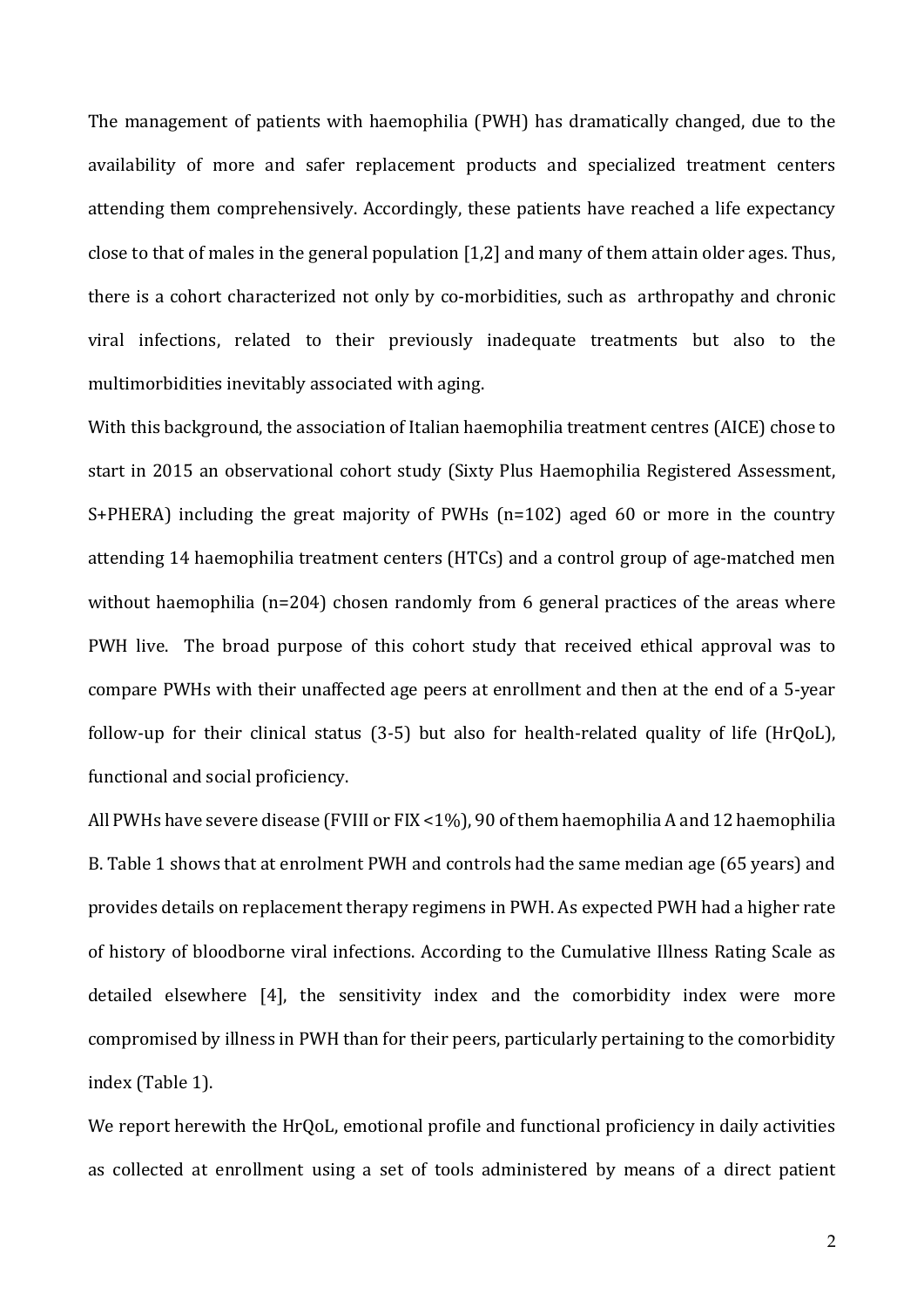interview. For this analysis, data were obtained from only 88 of 102 PWH (86%) and 147 of 204 controls (72%) (Table 1), because not all the initially enrolled patients and controls were able to attend the HTCs when these tests were administered.

*HrQoL evaluation:* generic and haemophilia-specific tools were used:

- $\Rightarrow$  The EQ-VAS is a vertical visual analogue scale that employs values between 100 (best imaginable health) and 0 (worst imaginable health) to provide a global assessment of patient health. [6].
- $\Rightarrow$  The WHOQOL-Old is a generic tool developed from WHOQOL-100 that gives an overall description of health, emotional and social status. Responses were rated on a 5-point Likert scale (1 to 5), higher scores indicating a better quality of life. Sum scores were created for each of the six facets and for the total WHOQOL-OLD.
- $\Rightarrow$  The Haem-A-QoL<sub>Elderly</sub>, used to assess haemophilia-specific HrQoL and thus not done in controls, was adapted to older PWH from the validated Haem-A-QoL basic questionnaire [7], because in the latter not all domains and questions are applicable to older PWH.

*Functional evaluation*: To assess the level of functioning in the everyday life we used:

- $\Rightarrow$  The Activities of Daily Living (ADL) scale includes six basic activities that people do every day without assistance. The total score ranges from 0 to 6: individuals get 1 when they perform normally, or 0 when they show no normal functioning [8].
- $\Rightarrow$  The Instrumental Activities of Daily Living(IADL) scale includes more complex daily activities and is based on how an individual usually performs a task [9]. It contains 8 items rated with a summary score ranging from 0 (low functioning) to 8 (high functioning).

*Emotional evaluation*: The Geriatric Depression Scale (GDS) is a 30-item questionnaire with participants asked to answer yes or no in reference to how they felt during the past week. [10].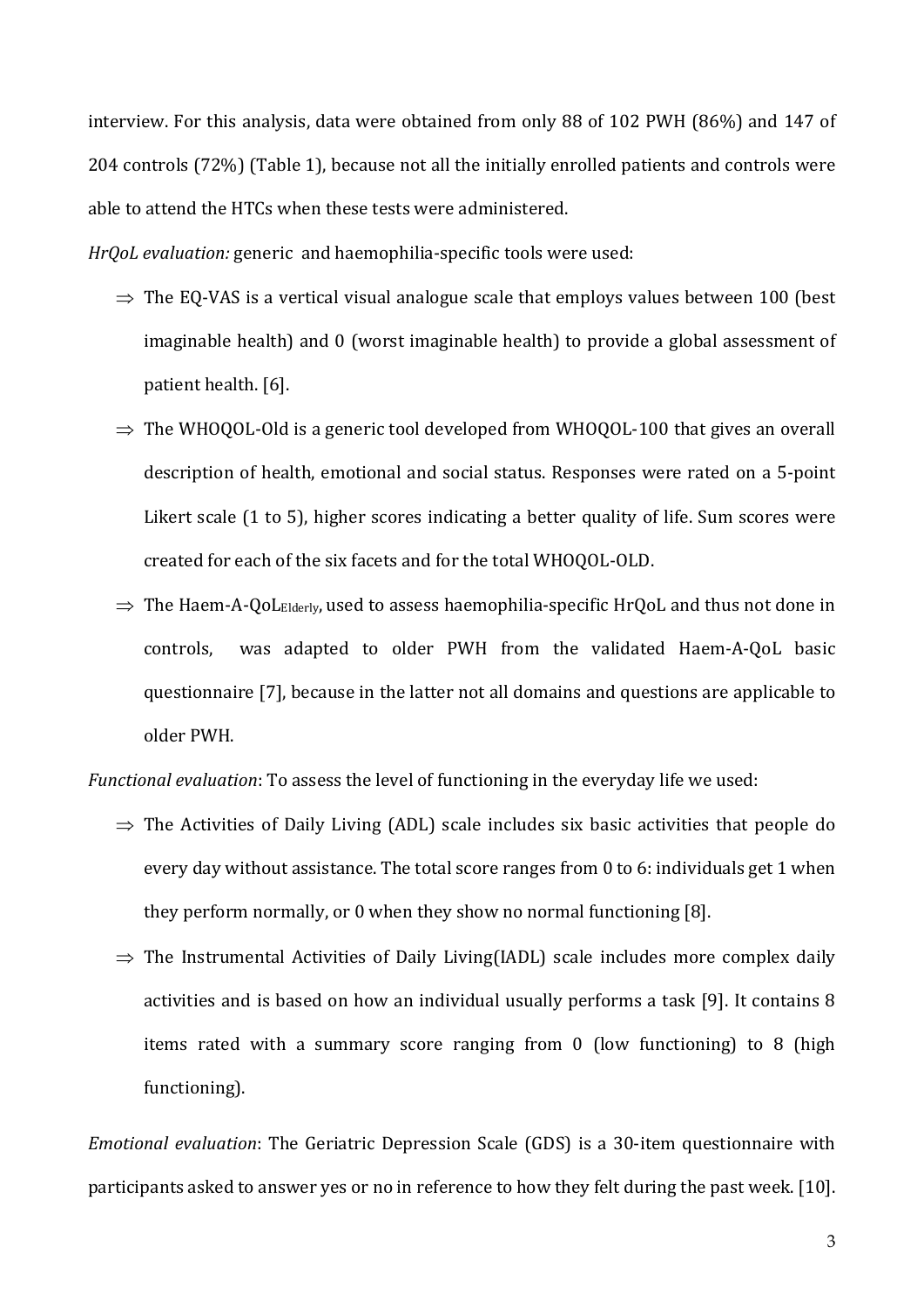Scores ranging from 0 to 9 indicate no depression, between 10 and 19 mild depression, between 20 and 30 severe depression.

Data are expressed as percentages for categorical variables, means and SD for normally distributed continuous variables. Differences at enrollment between PWH and controls were tested using the two-sample t tests or the Mann-Whitney test for continuous variables and the chi-square test or Fisher's exact test for categorical variables. A two-sided P value <.05 was considered statistically significant.

*Results on health related quality of life.* HrQoL was definitely worse in PWH than controls according to the generic EQ-VAS (Table 2). With the more specific WHOQOL-Old (Table 2), older PWH showed the highest impairments in the domain "death", while controls reported more impairments than PWH in "sensory" and "intimacy". This suggests that PWH are more concerned about death, controls about the loss with aging of sensory capacity and of having personal and intimate relationships.

Pertaining to the impact of their health status on HrQoL as assessed by the disease-specific Haem-A-QoLElderly tool obviously not applied to controls without hemophilia (Table 3), older PWH showed the highest impairment in the dimensions 'physical activity & leisure', 'physical health', and 'relationships'. Concerning 'physical activity and leisure', 42.4% of PWH mentioned 'always' that they 'could not travel as they wanted', and 28.2% 'that they could not do the same things as others'. Concerning 'physical health', 52% of them reported "always/often" that "it was difficult for me to move my arms or legs" and 51% "reported "always/often" that "I could not walk as I wanted". Finally, pertaining to 'relationships', around three-quarters of older PWH reported that they failed to have "a normal relationship because of haemophilia'. When controlled for clinical variables (e.g. HIV, HCV, inhibitor status and disability index) and for social variables (e.g. education, marital status) no differences were found in PWH pertaining to the overall HrQoL measured with the Haem-A-Qolelderly, but specific differences were found for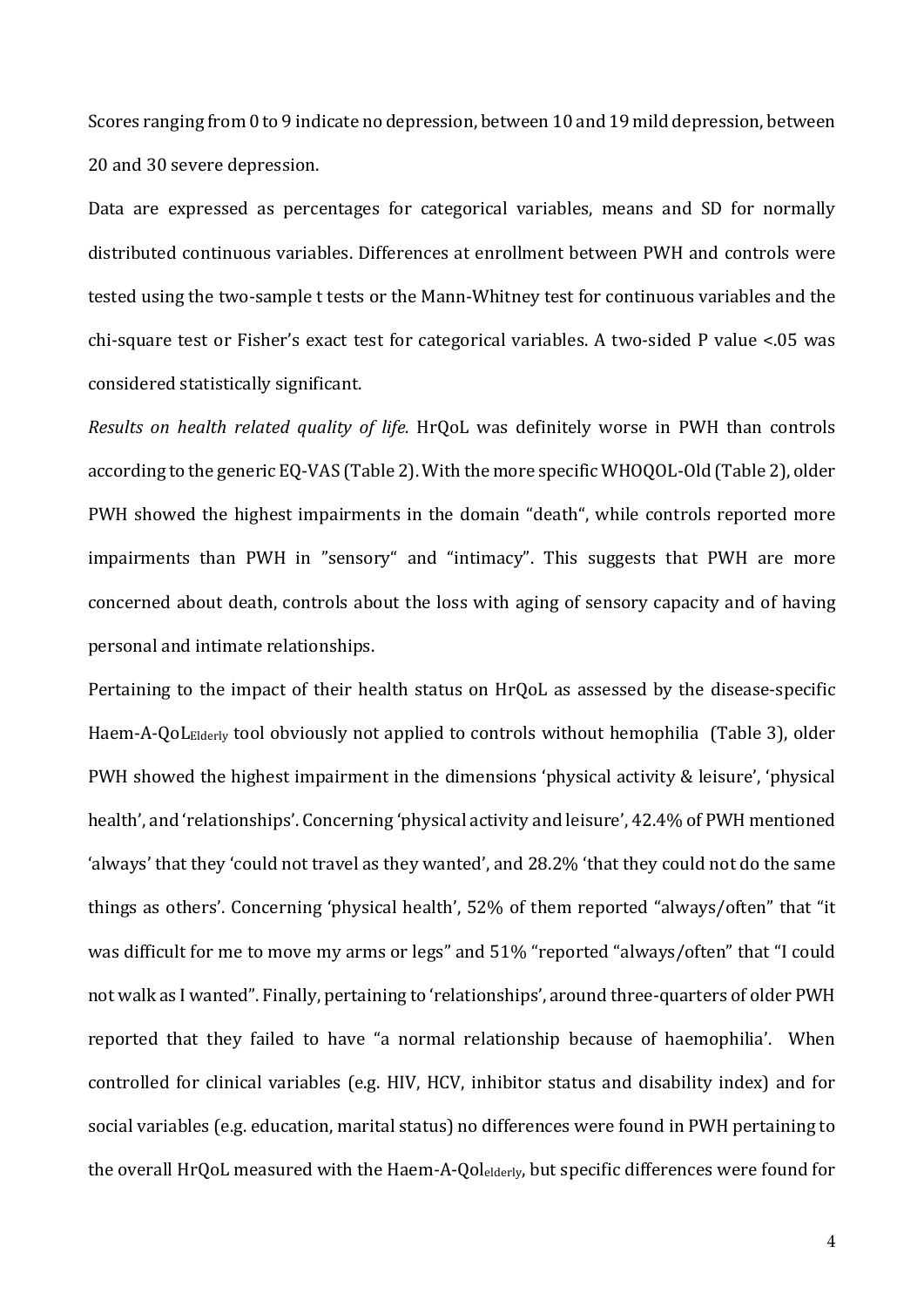some questionnaire domains in relation to HCV and marital status. The domain "work" was more affected for PWH with HCV (mean difference=11; 95% CI: -5.9-27.9, t=1.23, P=.03) while the domains "physical" and "relationships" were most affected in PWH living alone (mean difference = -9.3, 95% CI: -16.1- -2.6, t=2.79, p=.03 and mean difference -7.9, 95% CI: -15.9 - 0.04, t=1.99, P=.02, respectively).

Results of the emotional evaluation. Table 2 shows that the degree of depression was higher in PWH than controls. Of 88 PWH 71 (80.6%) could be defined as having "mild depression" (scores between 10 and 19), 3 (3.4%) "severe depression" (between 20 and 30). Among controls, 29 (24%) had "no depression" and 111 (76%) "mild depression".

Results of the functional evaluation*.* Pertaining to their capability of functioning for simple activities of daily living as measured by ADL, older PWH showed slightly lower mean scores, but in more of them than controls ADL scores were less than 6 (25.3% vs 6.8%, P<.001), indicating a lower self-sufficiency in performing activities related to self care. On the other hand, there were no difference between PWH and controls for the more complex activities of daily living measured by IADL.

All in all, this report provides a snapshot of a cohort of older PWH with severe haemophilia A or B pertaining to their functional and emotional profiles in comparison with age-matched peers without bleeding disorders. It is well established that treatment developments and comprehensive management programs dramatically increased life expectancy in older PWH, at least in high income countries [2]. Hence older PWH currently experience age-related clinical problems observed in the general elderly population. Even though these two cohorts of PWH and non-affected age peers are broadly comparable from a clinical point of view, they did differ from a psychological and social point of view. The impact of a chronic genetic disorder is associated with detriments in HrQoL, particularly when associated with comorbid diseases [11,12]. The negative impact on HrQoL varies across symptoms and functional areas: the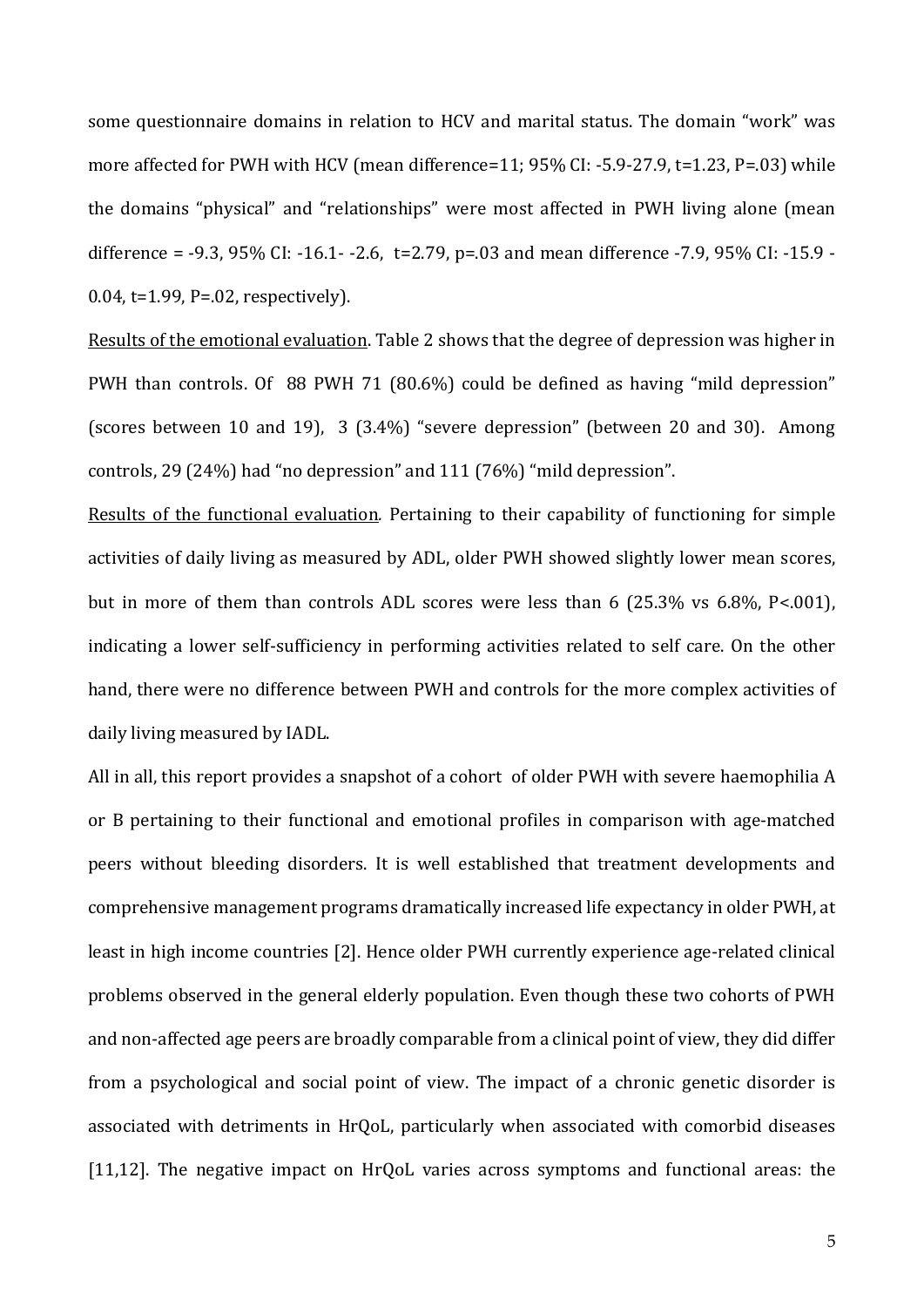magnitude of detriment in PWH appears to be worse than in their age peers because it is associated with symptoms causing debility (e.g. anxiety and depression) or with conditions determining disablement (as reported by the ADL) or isolation (e.g. living alone/not married). The strength of this study is the use an array of tools and an optimal control group for the comparison of the quality of life of older PWH and their functioning in the activities of daily life. Limitations are that it was carried out in a single, high-income country characterized by the presence of a collaborative network of specialized HTCs. These results are witnessing the pivotal role of HTCs in the development of programs specially tailored for older PWH [13-14], but it remains to be seen whether or not this basically encouraging scenario applies to other cohorts of older PWH.

In conclusion, the HrQoL, emotional and functional capacities of older PWH were generally lower than those of their age peers without hemophilia, perhaps due to the peculiar burden of having a chronic illness from birth which may affect the ability to cope with life events as well as social and relational positions. These results emphasize the key role of specialized and comprehensive HTCs (including a psycho-emotional assessment and care over time), as well as of specific programs meant to make aging successful in PWH [13-14], in order to reduce the gap with age-matched peers without haemophilia who receive standard care by their general practitioners.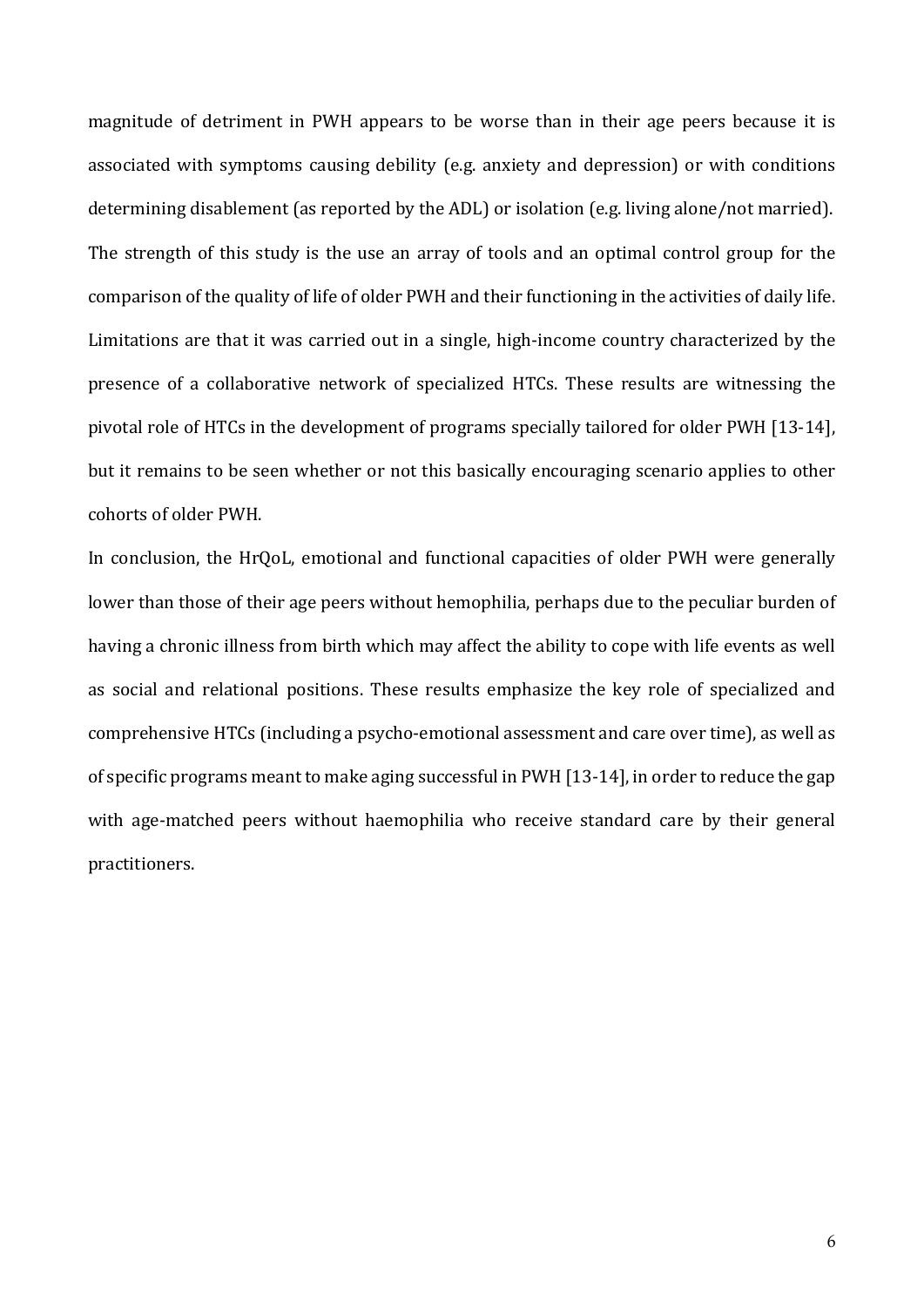### Acknowledgements

S+PHERA, initially supported by an unrestricted grant from Bayer Italy, is now supported entirely by AICE. We also thank Sylvia von Mackensen for permission to use in this study the Haem-A-QolEldelrly and for helpful criticism and support in the analysis of the data.

#### Conflicts of interest

- P.M. Mannucci is member of the scientific board for the Bayer Awards and has also received honoraria from Bayer, Kedrion and Novo Nordisk for lectures at educational symposia. A. Coppola acted as paid consultant for Bayer, Novo Nordisk and received speaker honoraria from Wefern Uniqure. G. Castaman received speaker honoraria from CSL Behring, acted as member of advisory boards for CSL Behring, Sobi, Novo Norkisk Kedrion, Sanofi, Wefern Uniqure, Takeda and Alexion, he also acted as paid consultant for Roche and his Institution received research funds from CSL Behring, Pifzer and Sobi. L. Valdrè acted as Advisory Board member to Bayer and Sobi and received speaker honoraria from Novo Nordisk, Roche and Baxalta. C. Santoro acted as paid consultant for Bayer, CSL Behring, Sobi, Roche, Novo Nordisk and Takeda. A. Tagliaferri acted as Advisory Board member for Bayer and Roche. G. Sottilotta acted as paid consultant to Shire, Novo Nordisk and CSL Behring.
- S. Riva, A. Iorio, E. Oliovecchio, E. Santagostino, P. Radossi, E. Zanon, I. Cantori and M.T. Caimi declare no conflict of interest.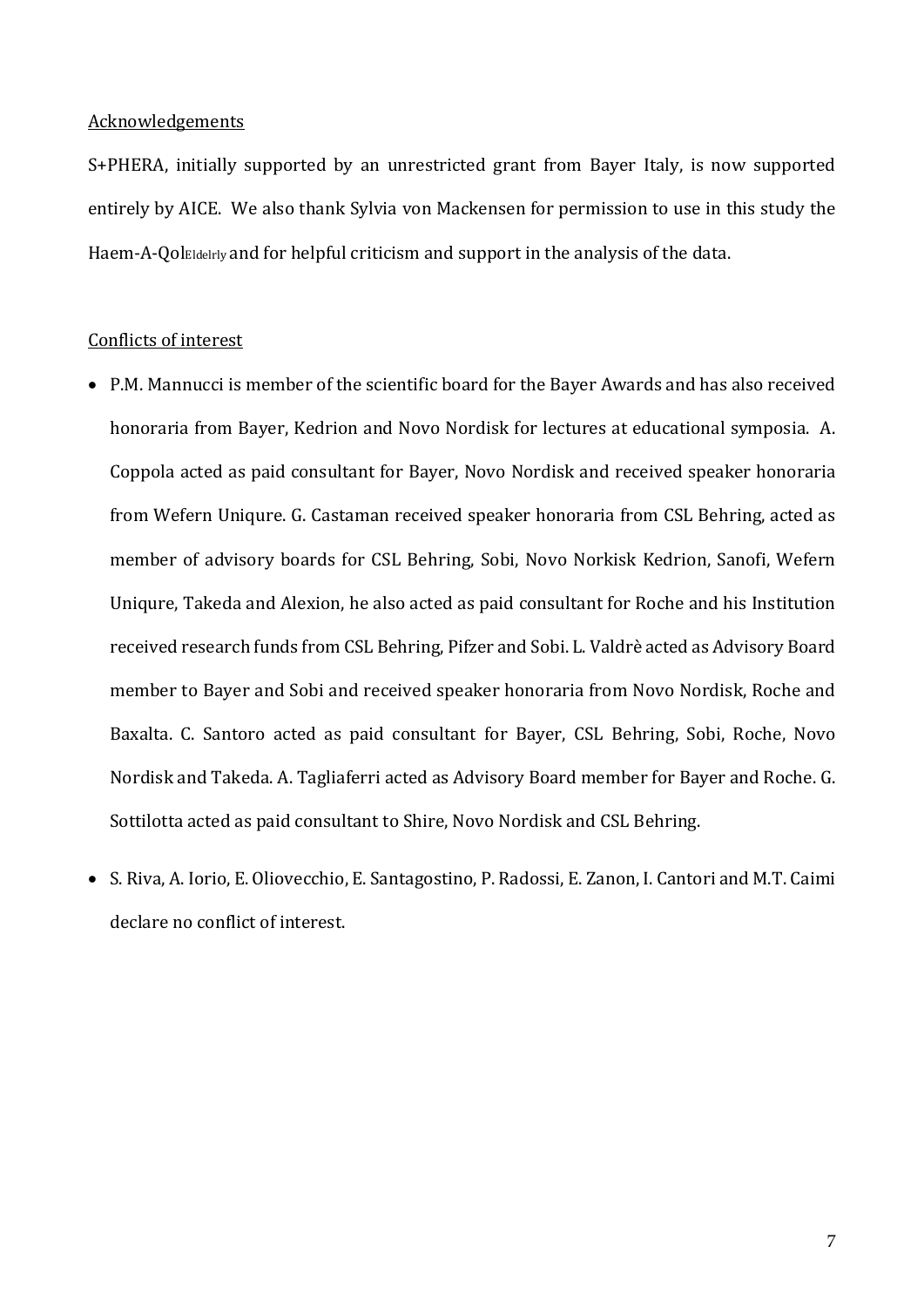## REFERENCES

- 1. Mannucci PM. Hemophilia therapy: the future has begun. *Haematologica*. 2020;105(3):545-553.
- 2. Iorio A, Stonebraker JS, Chambost H, et al. Establishing the prevalence and prevalence at birth of hemophilia in males: a meta-analytic approach using national registries. *Ann Intern Med*. 2019; 171(8):540-546.
- 3. Marchesini E, Iorio A, Coppola A, et al. Health status of elderly persons with hemophilia compared with the general population: The Sphera study. *Haemophilia*. 2016;22: 29-30.
- 4. Marchesini E, Oliovecchio E, Coppola A, et al. Comorbidities in persons with haemophilia aged 60 years or more compared with age-matched people from the general population. *Haemophilia*. 2018;24 (1):e6–e10.
- 5. Mannucci PM, Nobili A, Marchesini E, et al. Rate and appropriateness of polypharmacy in older patients with hemophilia compared with age-matched controls. *Haemophilia*. 2018;24(5):726-732.
- 6. Group, T. E. (1990). EuroQol-a new facility for the measurement of health-related quality of life. *Health policy*, 16(3), 199-208..
- 7. Von Mackensen S, Gringeri A, Siboni SM, Mannucci PM, Italian Association Of Haemophilia Centres (AICE). Health-related quality of life and psychological well-being in elderly patients with haemophilia. *Haemophilia*. 2012;18(3):345-352.
- 8. Katz S. Assessing self-maintenance: activities of daily living, mobility, and instrumental activities of daily living. *J Am Geriatr Soc*. 1983 Dec;31(12):721-7
- 9. Lawton, M. P., & Brody, E. M. (1969). Assessment of older people: self-maintaining and instrumental activities of daily living. *The Gerontologist*, 9(3\_Part\_1), 179-186.
- 10. Sheikh J I, Yesavage JA. Geriatric Depression Scale (GDS): recent evidence and development of a shorter version. *Clin. Gerontol*. 1986; 5(1-2): 165-173.
- 11. Rothrock, N. E., Hays, R. D., Spritzer, et al. Relative to the general US population, chronic diseases are associated with poorer health-related quality of life as measured by the Patient-Reported Outcomes Measurement Information System (PROMIS). *J Clin Epidemiol*, 2010;63(11):1195–1204.
- 12. Alonso, J., Ferrer, M., Gandek, B., et al. Health-related quality of life associated with chronic conditions in eight countries: results from the International Quality of Life Assessment (IQOLA) Project. *Qual Life Res*, 2004;13(2): 283-298.
- 13. Boccalandro E, Mancuso ME, Riva S, et al. Ageing successfully with haemophilia: A multidisciplinary programme. *Haemophilia*. 2018;24(1):57-62.
- 14. Mannucci PM. Aging with hemophilia: the challenge of appropriate drug prescription. *Mediterr J Hematol Infect Dis.* 2019;11(1):e2019056.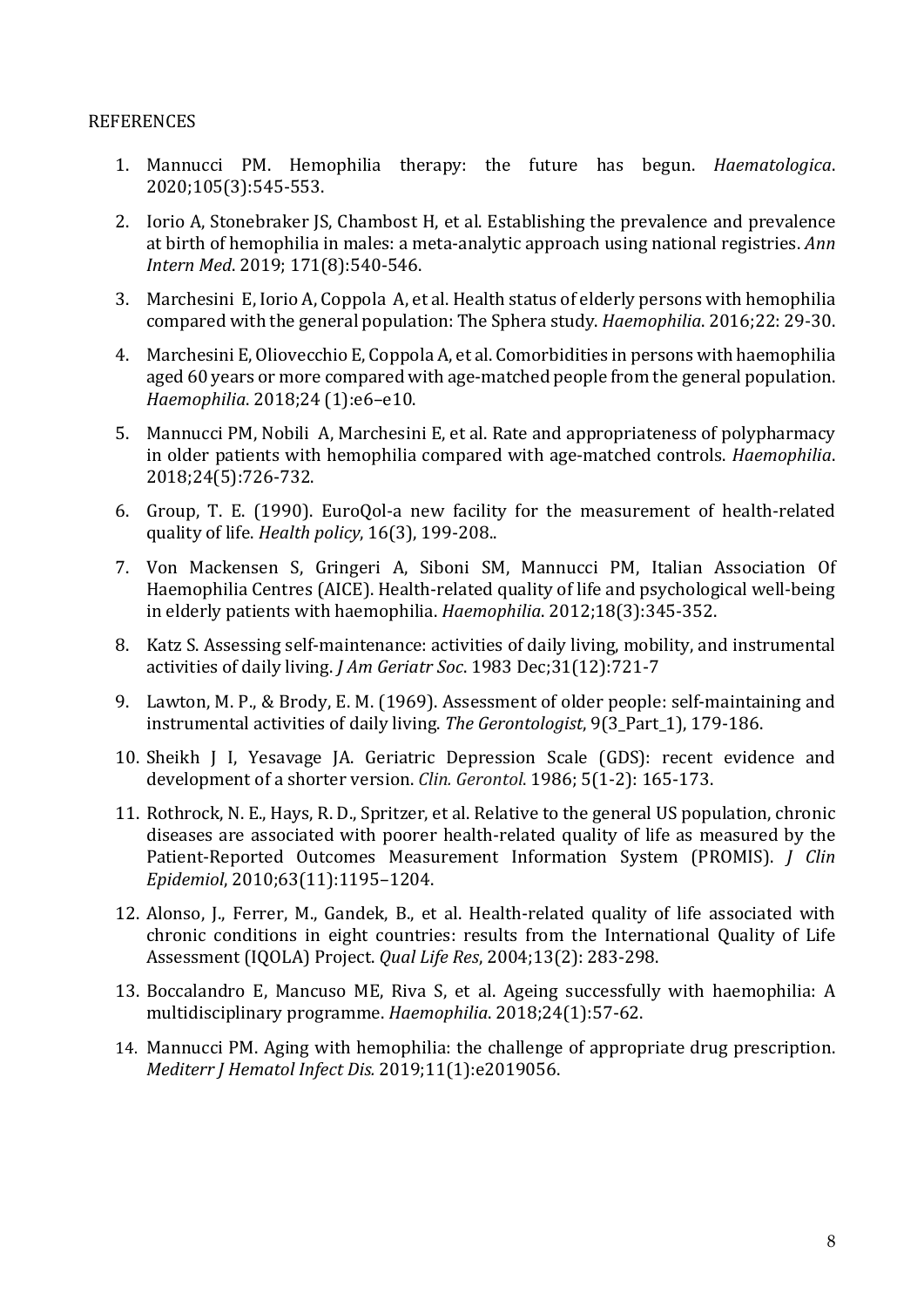|                                          | Older persons with<br>hemophilia<br>$(n=88)$ | <b>Older persons</b><br>without hemophilia<br>$(n=147)$ | P values<br>(only those<br>statistically<br>significant) |
|------------------------------------------|----------------------------------------------|---------------------------------------------------------|----------------------------------------------------------|
| Demographic and clinical characteristics |                                              |                                                         |                                                          |
| Age (years) and median range             | $65(61-75)$                                  | 65 (60-74)                                              |                                                          |
| Partner status                           |                                              |                                                         | < 0.0001                                                 |
| Married                                  | 63                                           | 85                                                      |                                                          |
| Single                                   | 30                                           | 5                                                       |                                                          |
| Widowed                                  | $\overline{4}$                               | 3                                                       |                                                          |
| Divorced                                 | 3                                            | $\overline{2}$                                          |                                                          |
| Living                                   |                                              |                                                         |                                                          |
| In the family                            | 77                                           | 75                                                      |                                                          |
| Alone                                    | 23                                           | 25                                                      |                                                          |
| School education                         |                                              |                                                         |                                                          |
| Illiterate                               | 3                                            | 5                                                       |                                                          |
| Elementary level                         | 24                                           | 27                                                      |                                                          |
| Middle level                             | 28                                           | 37                                                      |                                                          |
| High school                              | 37                                           | 22                                                      |                                                          |
| University                               | 8                                            | 9                                                       |                                                          |
| Occupation                               |                                              |                                                         | < 0.001                                                  |
| Unemployed                               | 20                                           | $\overline{4}$                                          |                                                          |
| Farmer                                   | $\boldsymbol{0}$                             | $\mathbf{1}$                                            |                                                          |
| Labourer                                 | 13                                           | 53                                                      |                                                          |
| Clerk/teacher                            | 42                                           | 24                                                      |                                                          |
| Professional                             | 25                                           | 18                                                      |                                                          |
| History of viral bloodborne              |                                              |                                                         |                                                          |
| infections                               |                                              |                                                         |                                                          |
| <b>HCV</b>                               | 91                                           | 5                                                       |                                                          |
| <b>HBV</b>                               | 42                                           | $\mathbf{1}$                                            |                                                          |
| <b>HIV</b>                               | 11                                           | $\boldsymbol{0}$                                        |                                                          |
| Cancer history                           | $\overline{7}$                               | 10                                                      |                                                          |
| Diabetes on treatment                    | 16                                           | 22                                                      |                                                          |
| <b>Cumulative Index Rating Scale</b>     |                                              |                                                         |                                                          |
| (CIRS)                                   |                                              |                                                         |                                                          |
| Severity index (median)                  | $1.6(1.5-1.6)$                               | $1.4(1.3-1.4)$                                          | ${}< 0.001$                                              |
| Comorbidity index (median)               | 2                                            | 1                                                       | ${}< 0.001$                                              |
| Factor replacement therapeutic           |                                              |                                                         |                                                          |
| regimen                                  |                                              |                                                         |                                                          |
| On demand                                | 65                                           |                                                         |                                                          |
| Secondary prophylaxis                    | 43                                           |                                                         |                                                          |
| On immunetolerance                       | 2                                            |                                                         |                                                          |

**Table1**. Baseline characteristics of the study populations of older persons with and without hemophilia (expressed in percentages, except for age and CIRS)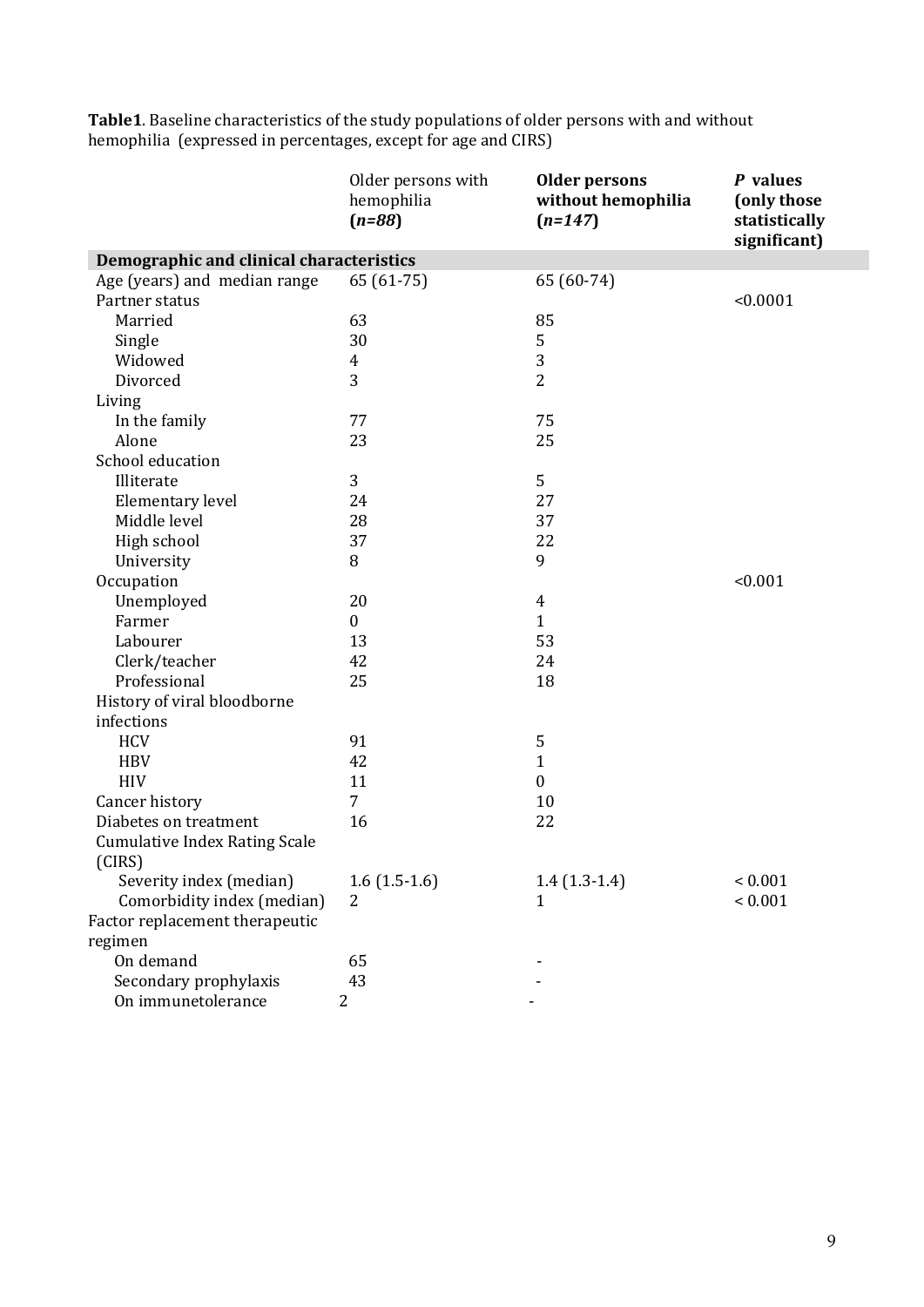|                                                                | <b>Older persons with</b><br>haemophilia<br>$(n=88)$ | <b>Older persons</b><br>without haemophilia<br>$(n=147)$ | P value |  |  |  |  |
|----------------------------------------------------------------|------------------------------------------------------|----------------------------------------------------------|---------|--|--|--|--|
| <b>TOOL</b>                                                    |                                                      |                                                          |         |  |  |  |  |
| EQ-VAS                                                         | $57.2 + 2$                                           | $77.4 + 14.7$                                            | 1001    |  |  |  |  |
| WHOQOL-Old                                                     |                                                      |                                                          |         |  |  |  |  |
| <b>Sensory</b>                                                 | $2.3 + 0.5$                                          | $2.1 + 0.5$                                              | .006    |  |  |  |  |
| <b>Autonomy</b>                                                | $3.5 + 0.6$                                          | $3.4 + 0.6$                                              | n.s.    |  |  |  |  |
| Past - present -<br>future activities                          | $3.4 + 0.8$                                          | $3.4 + 0.6$                                              | n.s.    |  |  |  |  |
| <b>Social</b>                                                  | $3.4 + 0.9$                                          | $3.6 + 0.7$                                              | n.s.    |  |  |  |  |
| <b>Death</b>                                                   | $2.6 + 0.9$                                          | $2.9 + 0.9$                                              | .004    |  |  |  |  |
| Intimacy                                                       | $2.8 + 0.6$                                          | $2.5 + 0.6$                                              | .024    |  |  |  |  |
| <b>Total</b>                                                   | $15.7 + 1.9$                                         | $15.9 + 1.6$                                             | n.s.    |  |  |  |  |
| <b>Geriatric Depression Scale</b>                              |                                                      |                                                          |         |  |  |  |  |
| (total score)                                                  | $12.5 + 3.2$                                         | $11.3 + 2.7$                                             | .001    |  |  |  |  |
| <b>Activities of Daily Living (ADL)</b>                        |                                                      |                                                          |         |  |  |  |  |
| (total score)                                                  | $5.5 + 1.1$                                          | $5.9 \pm 0.4$                                            | $-0.01$ |  |  |  |  |
| Instrumental<br><b>Activities</b><br>of<br>Daily Living (IADL) |                                                      |                                                          |         |  |  |  |  |
| (total score)                                                  | $6.4 + 1.8$                                          | $6.5 + 1.4$                                              | n.s.    |  |  |  |  |

Table 2. Results of tools assessing quality of life and the emotional and functional status as obtained at baseline in older persons with and without haemophilia

Results are expressed as mean scores  $\pm$  SD, n.s. denotes not statistically significant